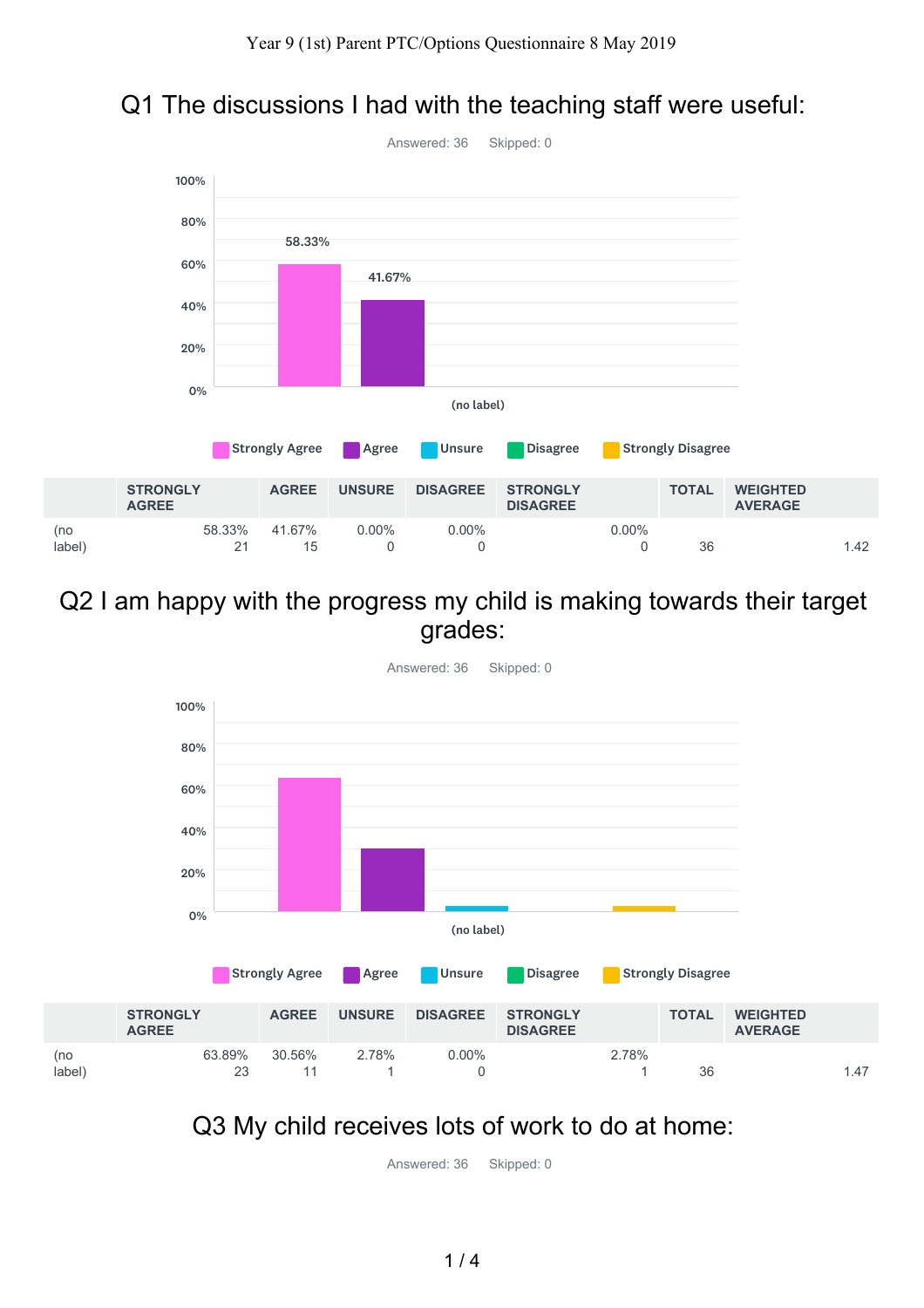

#### Year 9 (1st) Parent PTC/Options Questionnaire 8 May 2019

## Q4 My child is being stretched academically:



## Q5 My child is supported in her/his learning:

(no label)

Answered: 36 Skipped: 0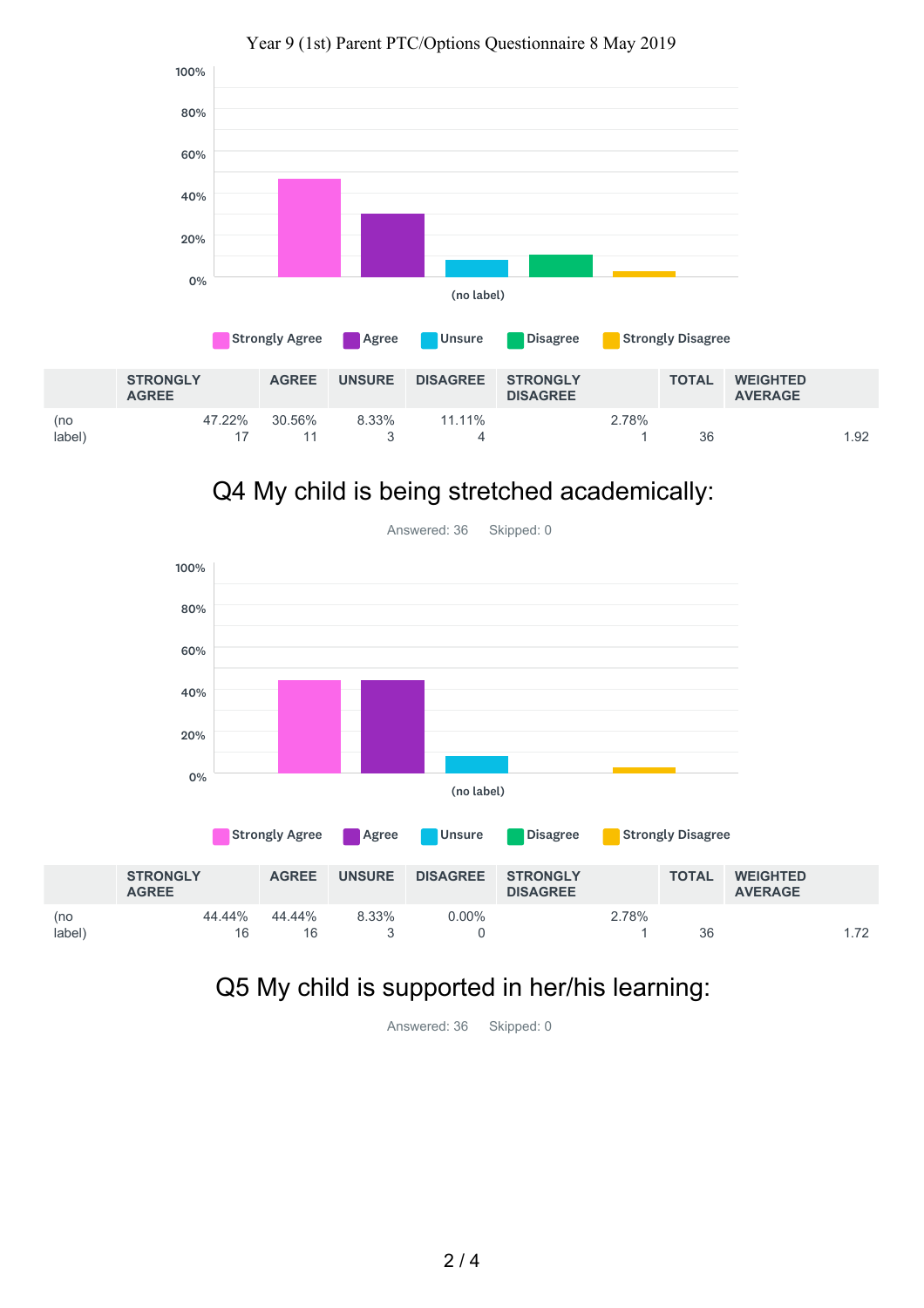

#### Year 9 (1st) Parent PTC/Options Questionnaire 8 May 2019

Q6 I know how to support my child reach their target grades:



# Q7 I am kept well informed about how my child is getting on at the Academy:

Answered: 36 Skipped: 0